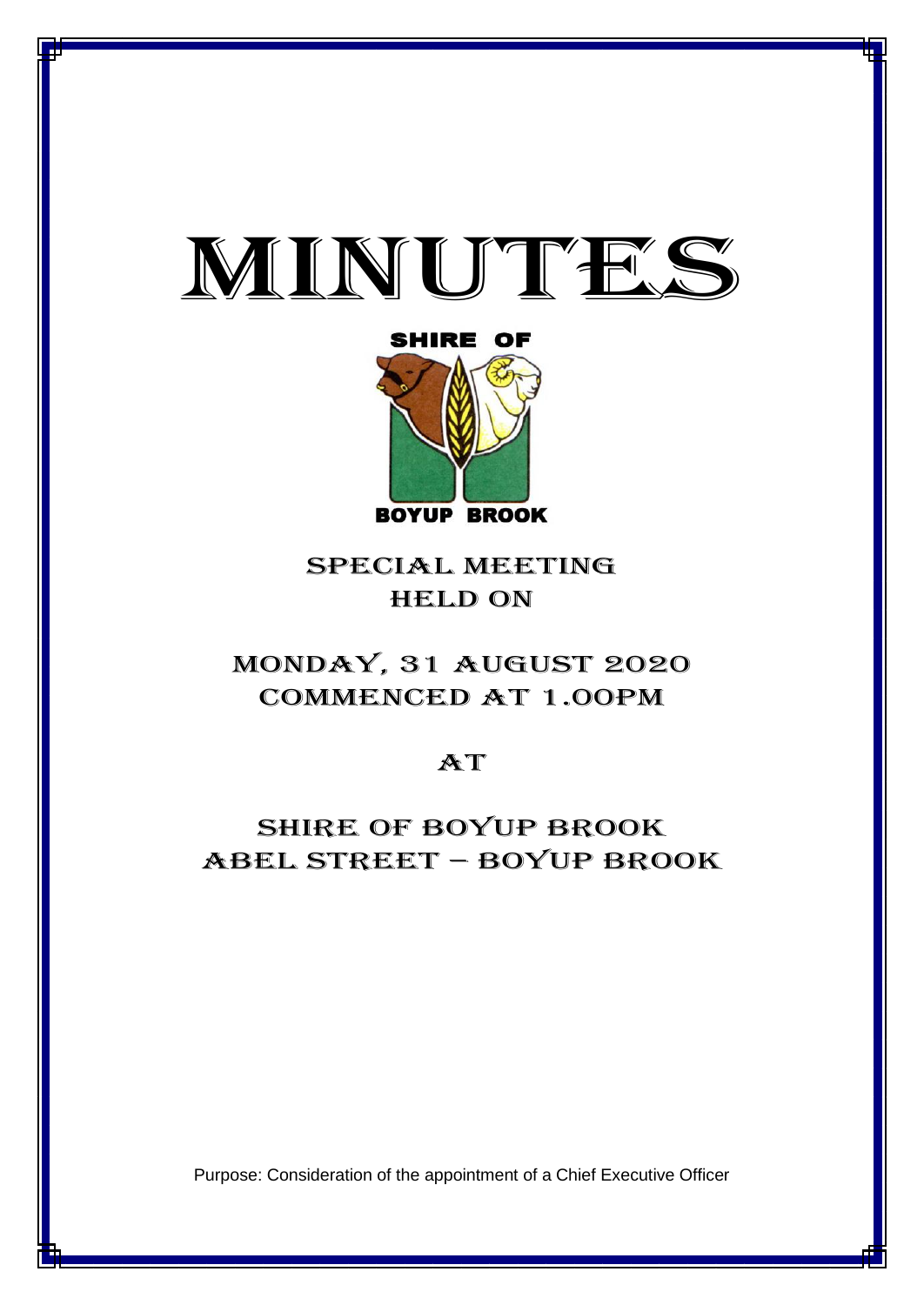# TABLE OF CONTENTS

|    | 1. RECORD OF ATTENDANCE/APOLOGIES/LEAVE OF ABSENCE PREVIOUSLY APPROVED 3 |  |
|----|--------------------------------------------------------------------------|--|
|    |                                                                          |  |
|    |                                                                          |  |
| 4. |                                                                          |  |
|    |                                                                          |  |
| 5. |                                                                          |  |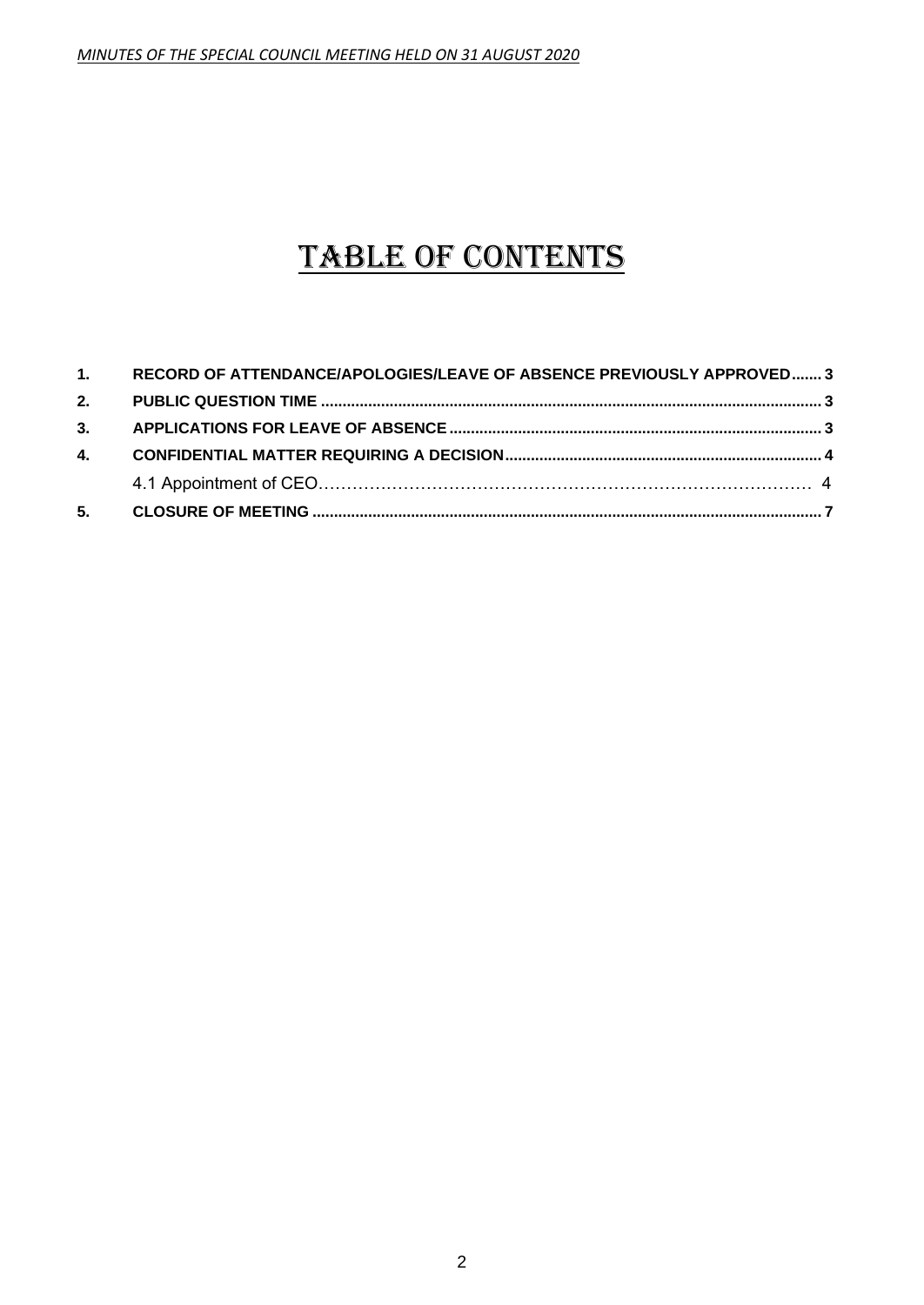#### <span id="page-2-0"></span>**1. RECORD OF ATTENDANCE/APOLOGIES/LEAVE OF ABSENCE PREVIOUSLY APPROVED**

#### 1.1 **Attendance**

Cr R Walker-Shire President Cr S Alexander Cr K Moir Cr H O'Connell Cr T Oversby Cr P Kaltenrieder Cr A Price

STAFF: Mr Peter Dittrich (Acting CEO) OBSERVER: Mike FitzGerald

- 1.2 Apologies Nil
- 1.3 Leave of Absence

### <span id="page-2-1"></span>**2. PUBLIC QUESTION TIME** Nil

### <span id="page-2-2"></span>**3. APPLICATIONS FOR LEAVE OF ABSENCE** Nil

### **Adjournment**

MOVED: Cr Moir SECONDED: Cr Alexander

That the meeting be adjourned for a lunch break, the time being 1.02pm.

# **Resumption**<br>MOVED: Cr Moir

SECONDED: Cr Alexander

That the meeting resume, the time being 1.20pm.

That the meeting resumed with the following persons in attendance

Cr R Walker – Shire President Cr S Alexander Cr K Moir Cr H O'Connell Cr T Oversby Cr P Kaltenrieder Cr A Price Mr P Dittrich Mr M Fitzgerald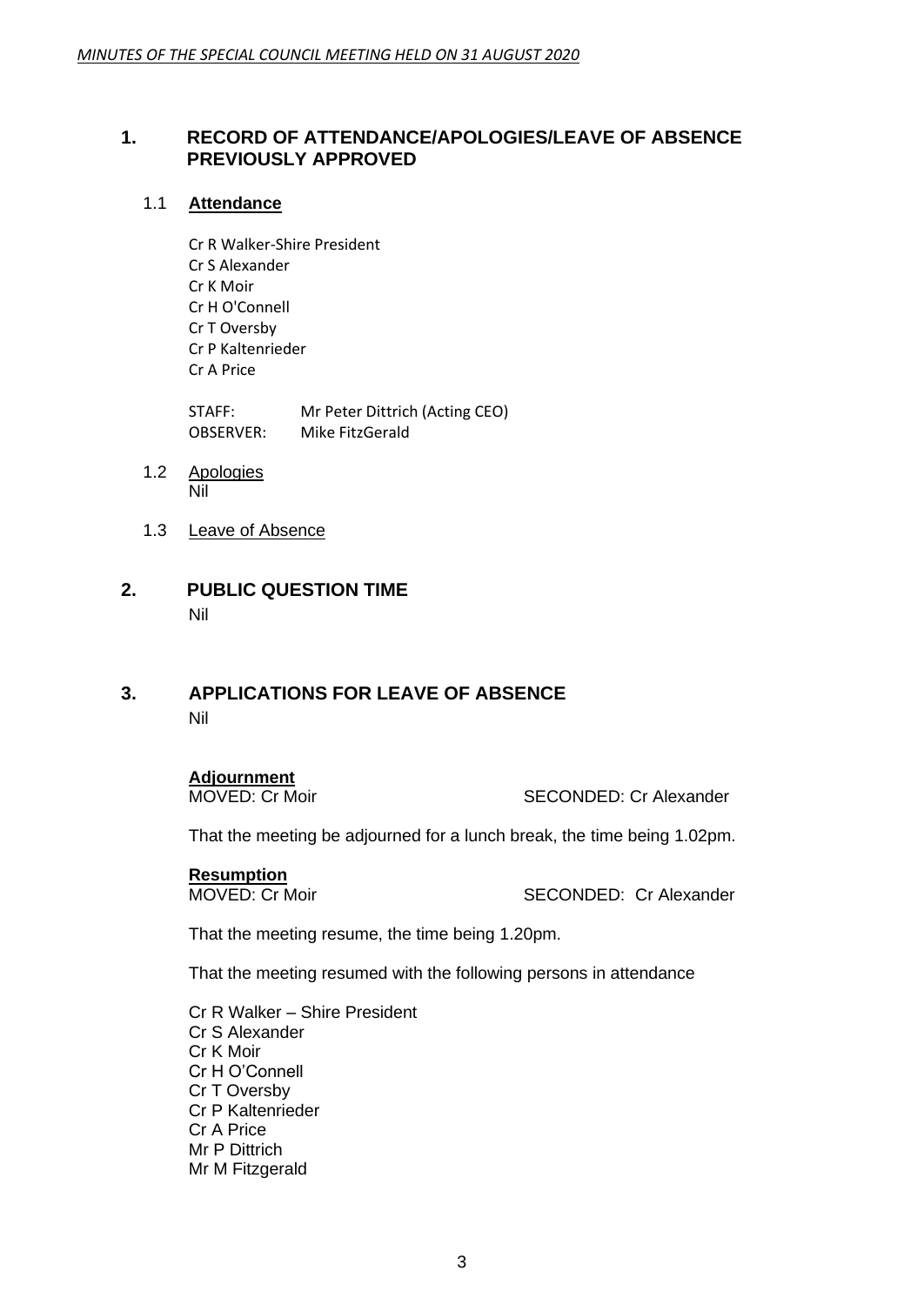#### **Behind Closed Doors**

#### **MOVED: Cr O'Connell SECONDED: Cr Oversby**

That the meeting move behind closed doors to discuss a confidential matter pursuant to s.5.23 (2) (a) and (b) of the Local Government Act.

**Carried 7/0**

### <span id="page-3-0"></span>**4. CONFIDENTIAL MATTER REQUIRING A DECISION**

#### **4.1 Appointment of CEO**

| Location:                   | <b>Boyup Brook</b>          |
|-----------------------------|-----------------------------|
| Applicant:                  | Not Applicable              |
| File:                       | P/F                         |
| Disclosure of Interest:     | None Applicable             |
| Date:                       | 31 August 2020              |
| Author:                     | Peter Dittrich - Acting CEO |
| <b>Authorising Officer:</b> | Peter Dittrich - Acting CEO |
| Attachment:                 | Yes                         |
|                             |                             |

#### **SUMMARY**

It is for Council to consider the appointment of a Chief Executive Officer for the Shire of Boyup Brook.

\_\_\_\_\_\_\_\_\_\_\_\_\_\_\_\_\_\_\_\_\_\_\_\_\_\_\_\_\_\_\_\_\_\_\_\_\_\_\_\_\_\_\_\_\_\_\_\_\_\_\_\_\_\_\_\_\_\_\_\_\_\_\_\_

#### **BACKGROUND**

At the Ordinary Council Meeting in July 2020, Council appointed Fitzgerald Strategies to assist Council with the recruitement of a Chief Executive Officer for the Shire of Boyup Brook.

#### **COMMENTS**

The position of Chief Executive Officer was duly advertised. Sixteen applications were received, all of which were distributed to Council for consideration.

Two applicants were selected for interview. Reference checks have been conducted by FitzGerald Strategies, for both applicants. Those comments were provided to Council for their consideration.

Council conducted inperson interviews on Monday 31 August 2020.

#### **CONSULTATION**

FitzGerald Strategies

#### **STATUTORY ENVIRONMENT**

Local Government Act 1995

*5.36. Local government employees*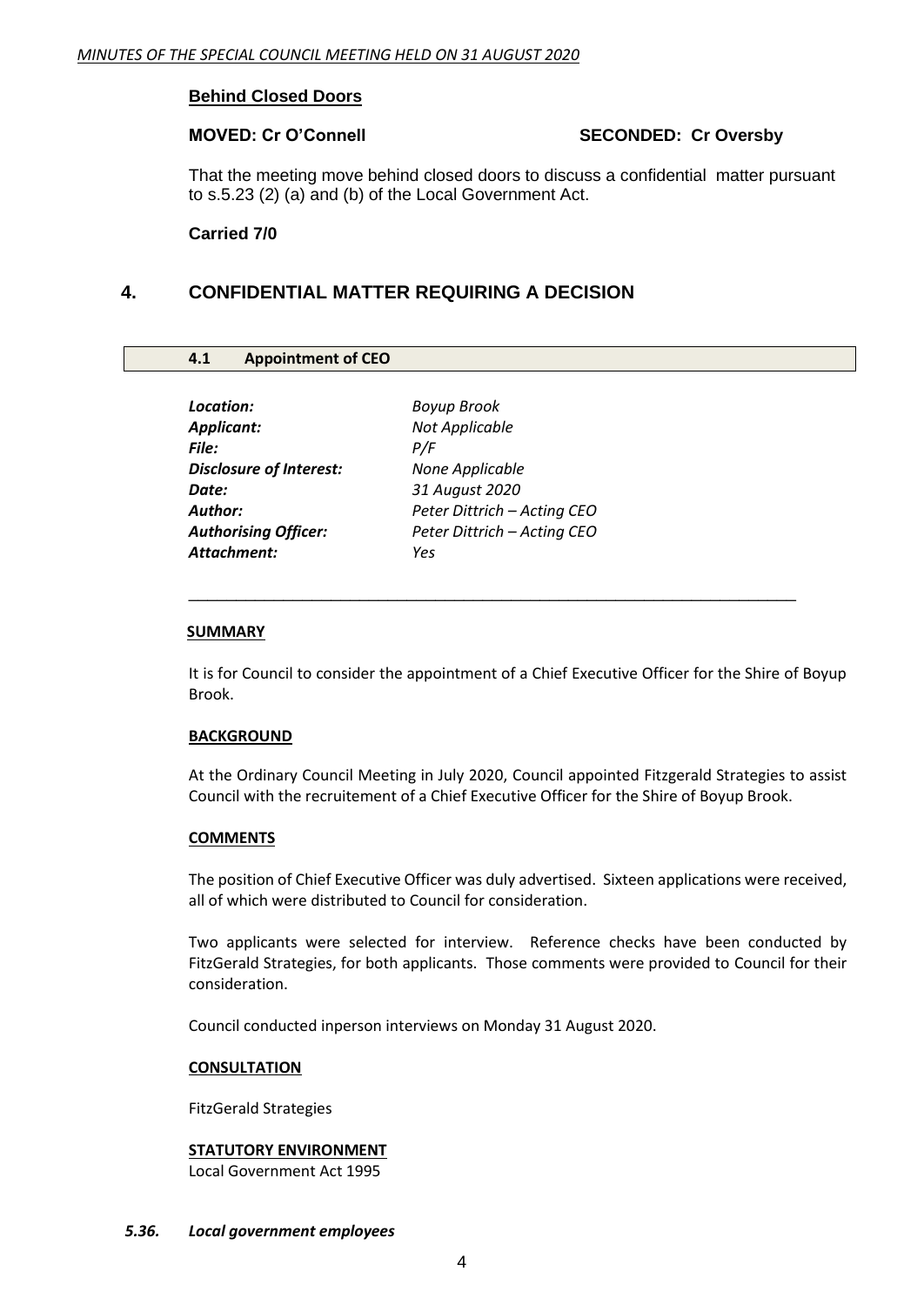#### *MINUTES OF THE SPECIAL COUNCIL MEETING HELD ON 31 AUGUST 2020*

- (1) A local government is to employ
	- (a) a person to be the CEO of the local government; and
	- (b) such other persons as the council believes are necessary to enable the functions of the local government and the functions of the council to be performed.
- (2) A person is not to be employed in the position of CEO unless the council
	- (a) believes that the person is suitably qualified for the position; and
	- (b) is satisfied\* with the provisions of the proposed employment contract.

#### *\* Absolute majority required.*

- (3) A person is not to be employed by a local government in any other position unless the  $CEO =$ 
	- (a) believes that the person is suitably qualified for the position; and
	- (b) is satisfied with the proposed arrangements relating to the person's employment.
- (4) Unless subsection (5A) applies, if the position of CEO of a local government becomes vacant, it is to be advertised by the local government in the manner prescribed, and the advertisement is to contain such information with respect to the position as is prescribed.
- (5A) Subsection (4) does not require a position to be advertised if it is proposed that the position be filled by a person in a prescribed class.
- (5) For the avoidance of doubt, subsection (4) does not impose a requirement to advertise a position before the renewal of a contract referred to in section 5.39.

*[Section 5.36 amended by No. 49 of 2004 s. 44; No. 17 of 2009 s. 21.]*

#### *5.39. Contracts for CEO and senior employees*

- (1) Subject to subsection (1a), the employment of a person who is a CEO or a senior employee is to be governed by a written contract in accordance with this section.
- (1a) Despite subsection  $(1)$  -
	- (a) an employee may act in the position of a CEO or a senior employee for a term not exceeding one year without a written contract for the position in which he or she is acting; and
	- (b) a person may be employed by a local government as a senior employee for a term not exceeding 3 months, during any 2-year period, without a written contract.
- (2) A contract under this section
	- (a) in the case of an acting or temporary position, cannot be for a term exceeding one year;
		- (b) in every other case, cannot be for a term exceeding 5 years.
- (3) A contract under this section is of no effect unless
	- (a) the expiry date is specified in the contract; and
	- (b) there are specified in the contract performance criteria for the purpose of reviewing the person's performance; and
	- (c) any other matter that has been prescribed as a matter to be included in the contract has been included.
- (4) A contract under this section is to be renewable and subject to subsection (5), may be varied.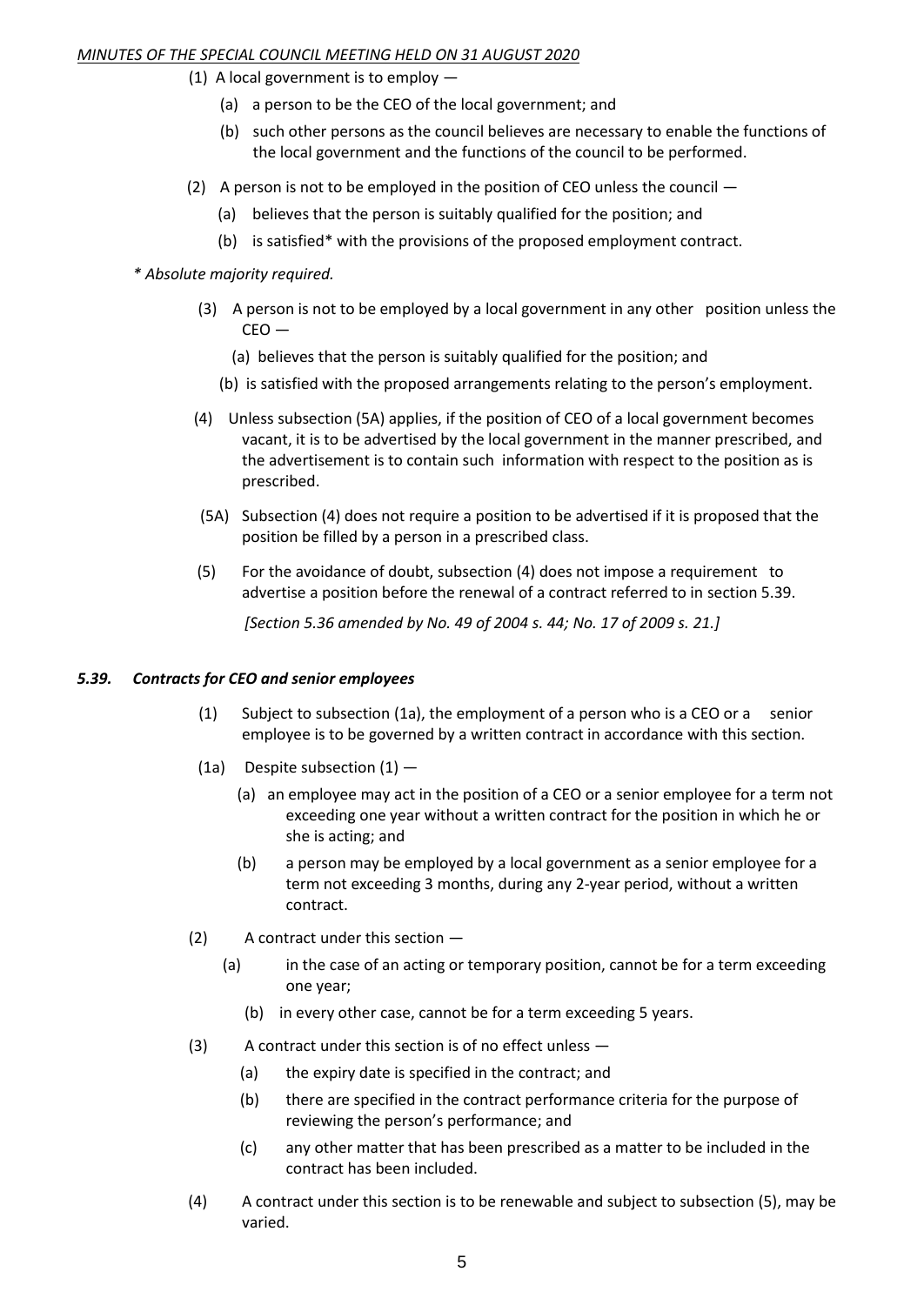#### *MINUTES OF THE SPECIAL COUNCIL MEETING HELD ON 31 AUGUST 2020*

- (5) A provision in, or condition of, an agreement or arrangement has no effect if it purports to affect the application of any provision of this section.
- (6) Nothing in subsection (2) or (3)(a) prevents a contract for a period that is within the limits set out in subsection 2(a) or (b) from being terminated within that period on the happening of an event specified in the contract.
	- (7) A CEO is to be paid or provided with such remuneration as is determined by the Salaries and Allowances Tribunal under the *Salaries and Allowances Act 1975* section 7A.
	- (8) A local government is to ensure that subsection (7) is complied with in entering, or renewing, a contract of employment with a CEO.

*[Section 5.39 amended by No. 49 of 2004 s. 46(1)-(3); No. 2 of 2012 s. 13 (correction to reprint in Gazette 28 Mar 2013 p. 1317).]*

#### *18A. Vacancy in position of CEO or senior employee to be advertised (Act s. 5.36(4) and 5.37(3))*

- (1) If a position of CEO, or of a senior employee, of a local government becomes vacant, the local government is to advertise the position in a newspaper circulating generally throughout the State unless it is proposed that the position be filled by —
	- (a) a person who is, and will continue to be, employed by another local government and who will fill the position on a contract or contracts for a total period not exceeding 5 years; or
	- (b) a person who will be acting in the position for a term not exceeding one year.
- (2) An advertisement referred to in subregulation (1) is to contain
	- (a) the details of the remuneration and benefits offered; and
	- (b) details of the place where applications for the position are to be submitted; and
	- (c) the date and time for the closing of applications for the position; and
	- (d) the duration of the proposed contract; and
	- (e) contact details for a person who can provide further information about the position; and
	- (f) any other information that the local government considers is relevant.

*[Regulation 18A inserted in Gazette 31 Mar 2005 p. 1037-8; amended in Gazette 19 Aug 2005 p. 3872; 3 May 2011 p. 1594.]*

#### **POLICY IMPLICATIONS**

Nil

#### **FINANCIAL IMPLICATIONS**

Provision has been made in the draft 2020-21 budget

#### **STRATEGIC IMPLICATIONS**

Nil

#### **VOTING REQUIREMENTS**

Absolute majority.